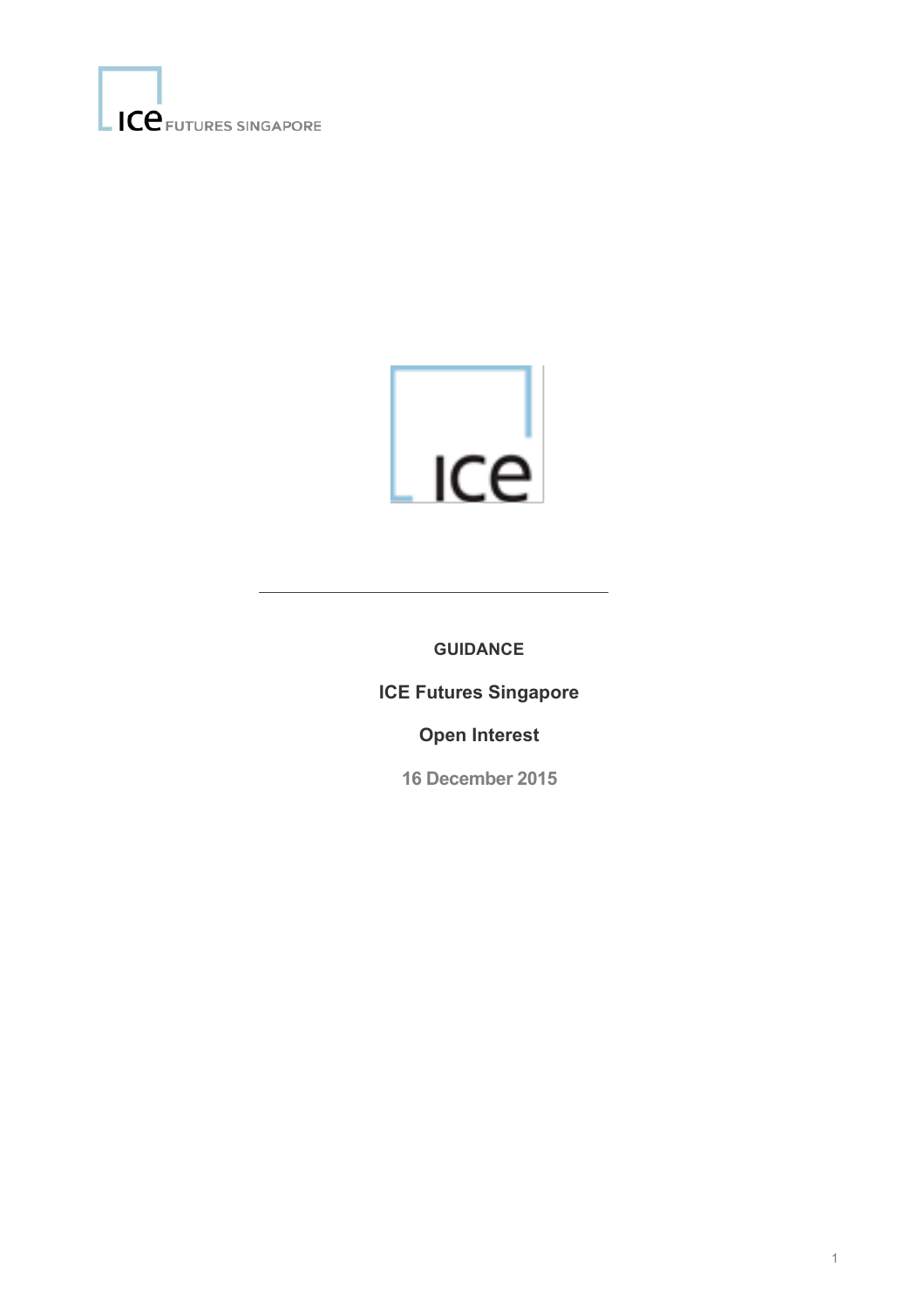

### **GUIDANCE on Open Interest (OI) Rules**

### **Applicable Rules**

The Exchange has provided under G.17 the explanation of open interest which is a figure published daily by the Exchange. This rule should be read in tandem with the Clearing Rules and Procedures, as the open interest calculation is based on the Open Contract Positions in the books and records generated from the Clearing Process System of the Clearing House.

 $\_$ 

#### Exchange Rules:

www.theice.com/publicdocs/futures\_singapore/circulars/SIDOCS01117183-v16- ICE\_Futures\_Singapore\_Exchange\_Rules.pdf

#### Clearing Rules:

www.theice.com/publicdocs/clear\_singapore/circulars/SIDOCS01-ICE\_Clear\_Singapore\_Clearing\_Rules.pdf

#### Clearing Procedures:

www.theice.com/publicdocs/futures/ICE\_Clear\_Singapore\_Clearing\_Procedures.pdf

## **OI Adjustment and Reporting Process**

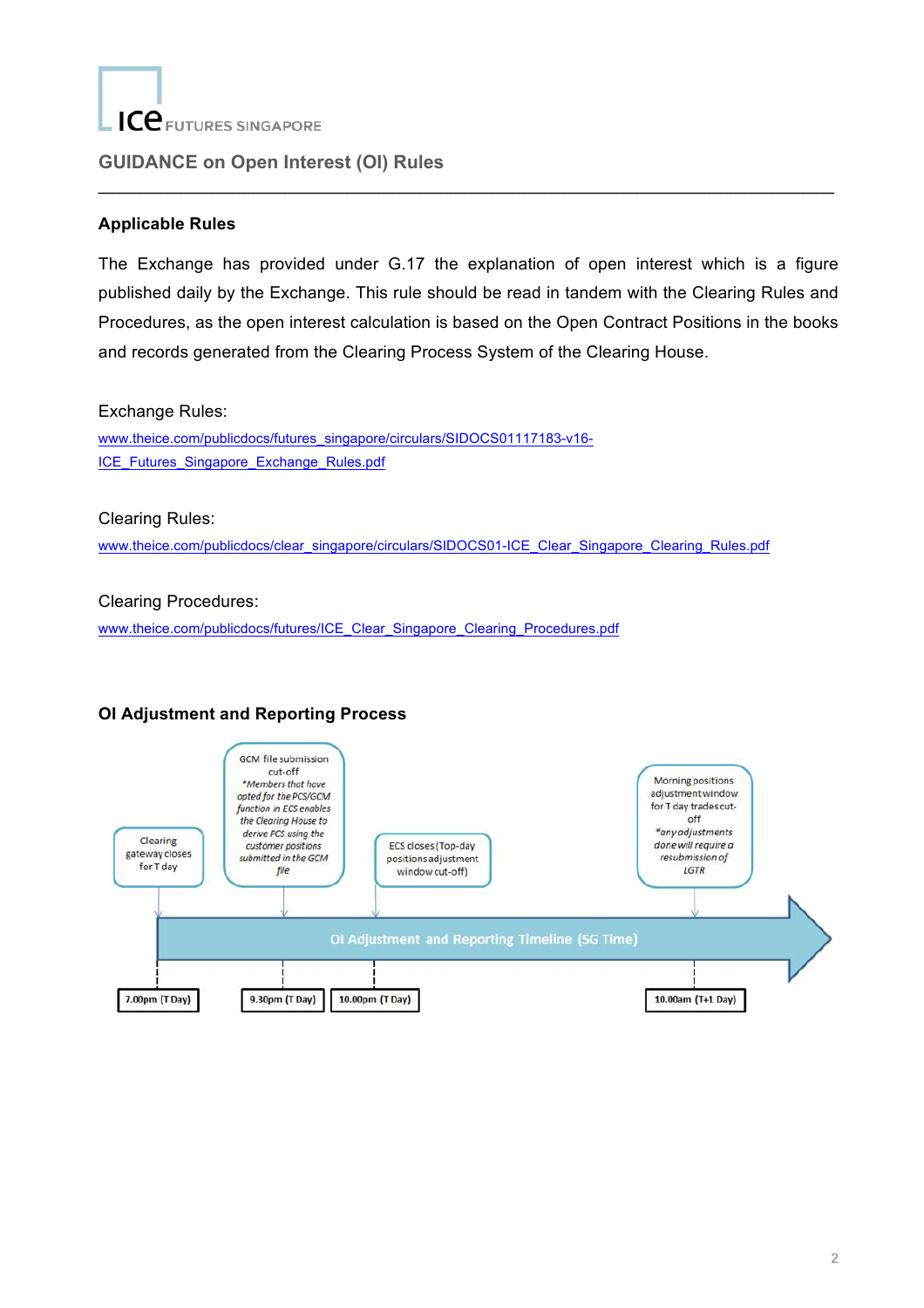

### **FAQ**

#### *1. What is open interest?*

The clarification is given in Exchange Rule G.17.1 where a Member's open interest in any Exchange Future, is the number of lots, long or short, which the Member holds either for its Own Business or on behalf of clients which will either be:

- offset by trading out in the Market; or
- taken to delivery or cash settlement.

### *2. How is the open interest of an Exchange calculated?*

The open interest figures published daily by the Exchange are calculated on the basis of the number of Contracts held by Members which remain open (Exchange Rule G.17.2). These positions are maintained in sub-accounts (G.17.3) as set out in sections 2.3, 2.4 and 3.2 of the Clearing Procedures within the Clearing Processing System of the Clearing House.

The calculation of open interest will take into account any settlements and position transfers carried out before the cut-off time which occurs on the subsequent Trading Day (Exchange Rule G.17.4). All close outs and position transfers must be performed by Members in a fashion and at a time in accordance with Market Rules (2.4 of Clearing Procedures).

In Clearing Rule 406, it's stated that "at the end of each Business Day or at such other frequency as the Clearing House determines at its discretion either generally or in respect of any Clearing Member, the Clearing House will calculate Open Contract Positions in its books and records. Settlement or revaluation of Open Contract Positions and Contracts will take place pursuant to the applicable Contract Terms and through the Clearing Processing System."

#### *3. Is there a cut-off time for Members to close out and report their open contract positions?*

Members are responsible for inputting any required manual netting or close-out instructions in relation to all subaccounts (2.4 of Clearing Procedures) by 10am on the subsequent trading day, such that all open positions held in the Clearing Processing System represent the Contracts held by the Member which remain open.